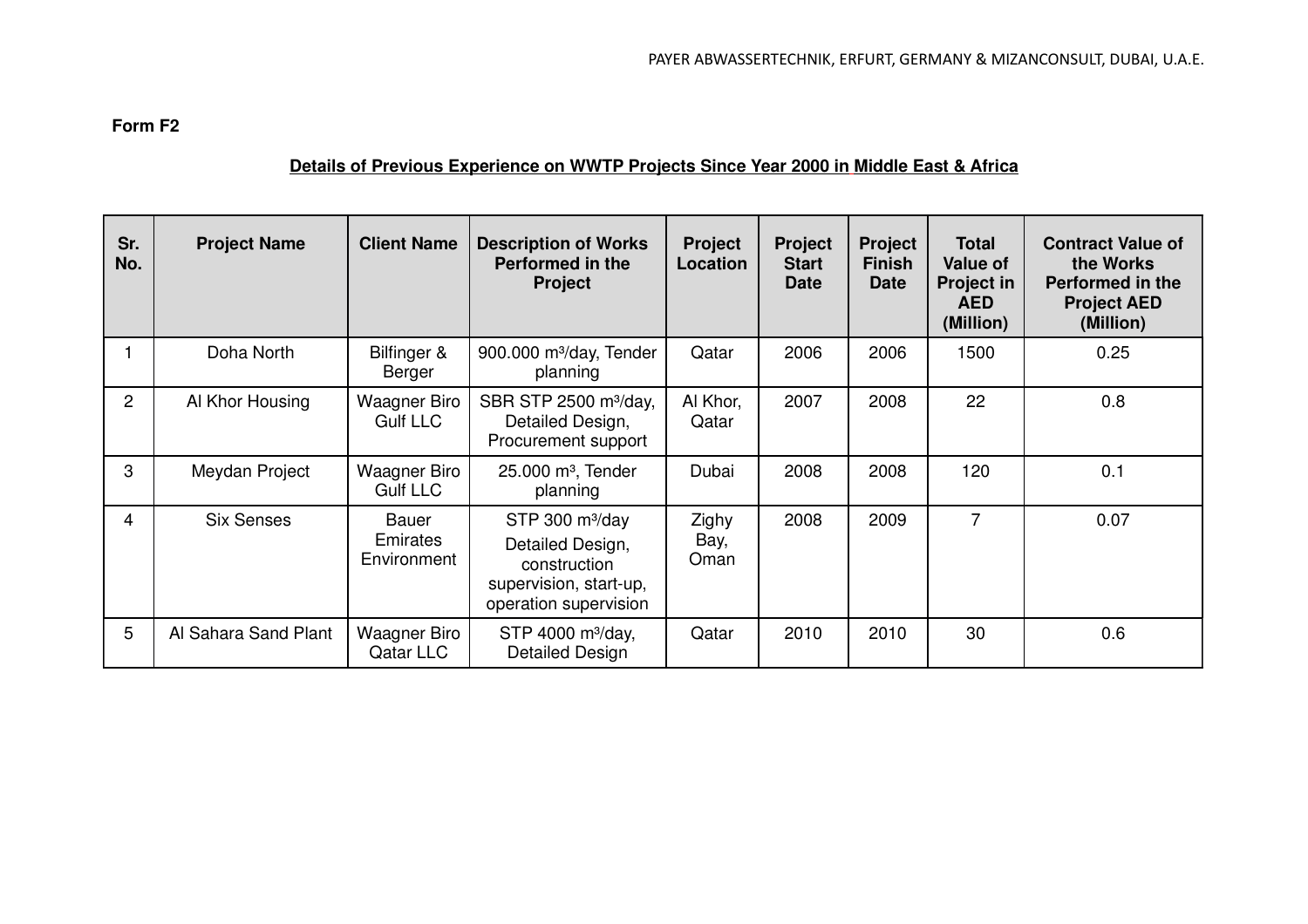| Sr.<br>No.     | <b>Project Name</b>              | <b>Client Name</b>                    | <b>Description of Works</b><br><b>Performed in the</b><br><b>Project</b>                                                           | <b>Project</b><br>Location | <b>Project</b><br><b>Start</b><br><b>Date</b> | <b>Project</b><br><b>Finish</b><br><b>Date</b> | <b>Total</b><br><b>Value of</b><br><b>Project</b><br>in AED<br>(Million) | <b>Contract Value of</b><br>the Works<br><b>Performed in the</b><br><b>Project AED</b><br>(Million) |
|----------------|----------------------------------|---------------------------------------|------------------------------------------------------------------------------------------------------------------------------------|----------------------------|-----------------------------------------------|------------------------------------------------|--------------------------------------------------------------------------|-----------------------------------------------------------------------------------------------------|
| 6              | <b>IFFCO ETP</b>                 | IFFCO,<br>Sharjah                     | 250 m <sup>3</sup> /day STP (DAF,<br>MBR, RO) for edible oil<br>company, detailed<br>design, installation<br>supervision, start-up | Khalid<br>Port,<br>Sharjah | 2011                                          | 2012                                           | $\overline{7}$                                                           | 4.5                                                                                                 |
| $\overline{7}$ | Aleppo yeast factory             | Aleppo yeast<br>factory               | 1000 m <sup>3</sup> /day Digestor<br>& MBR<br><b>Preliminary Design</b>                                                            | Syria                      | 2011                                          | ongoing                                        | 22                                                                       | 0.1                                                                                                 |
| 8              | <b>Bousra Municipality</b>       | <b>SCO GmbH</b>                       | 16.000 $m^3$ /day<br>domestic waste water<br>STP, Detailed Design                                                                  | Syria                      | 2010                                          | ongoing                                        | 60                                                                       | 1.5                                                                                                 |
| 9              | Sir Bani Yas Reed<br><b>Beds</b> | Parsons                               | Specialized sub-<br>consultant for Design,<br>tender, construction<br>supervision and<br>operation supervision                     | Abu<br>Dhabi               | 2010                                          | 2012                                           | 20                                                                       | 0.3                                                                                                 |
| 10             | Al Kharaana Lagoons              | <b>Atkins</b>                         | Specialized sub-<br>consultant for 5000<br>m <sup>3</sup> /day natural tanker<br>discharge treatment                               | Qatar                      | 2011                                          | 2012                                           | 30                                                                       | 0.025                                                                                               |
| 11             | <b>WWTP Tinapa</b>               | <b>Bilfinger</b><br>Berger<br>Nigeria | 3000 m <sup>3</sup> /day SBR,<br>Detailed Design,<br>construction<br>supervision, start-up,<br>operation supervision               | Nigeria                    | 2004                                          | 2005                                           | 11                                                                       | 0,75                                                                                                |